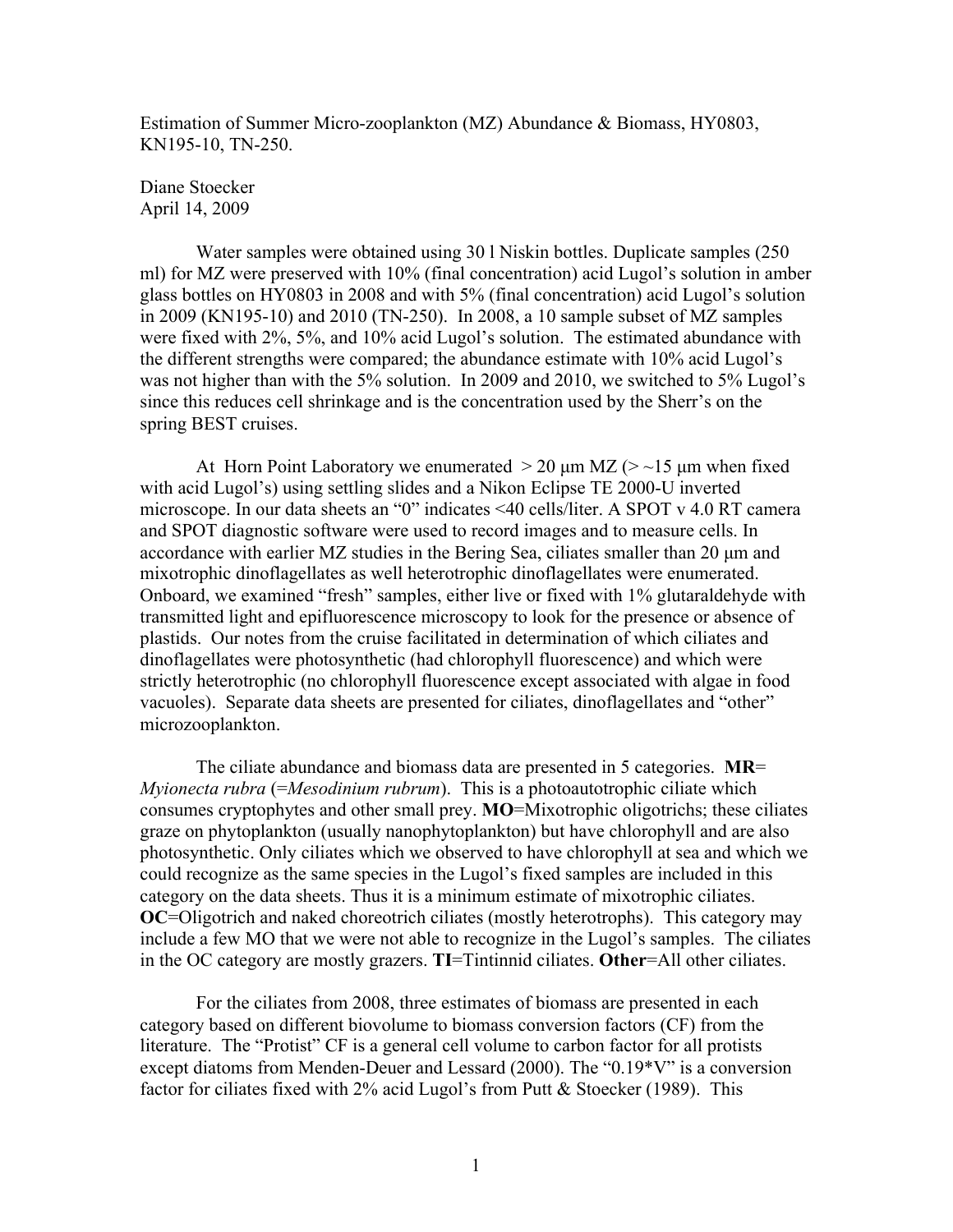conversion factor is commonly used (for example, in the studies of Bering Sea microzooplankton by Olson & Strom 2002, Strom & Fredrickson 2008). The "0.251\*V" is based on the Putt & Stoecker CF, but corrected for greater cell shrinkage in 10% than 2 % acid Lugol's solution calculated from data in Stoecker et al. (1994). In 2009 and 2010, 5% acid Lugol's was used, and thus the third estimate was (0.251\*V) was not applicable.

The dinoflagellate abundance and biomass data are presented in 4 categories. **PD**=plastidic dinoflagellates; these dinoflagellates had chlorophyll and were probably mixotrophic since most photosynthetic dinoflagellates can also graze. **THD**= thecate heterotrophic dinoflagellates. **NTHD**=non-thecate heterotrophic dinoflagellates. **UNK**=Dinoflagellates which we were not able to classify as plastidic or non-plastidic in the Lugol's fixed samples based on our notes from onboard observations. Biomass estimates are presented using the "protist" CF and the "Dinos" CF from Menden-Deuer & Lessard (2000). Olson & Strom (2002) and Strom & Fredrickson (2008) used 10% acid Lugol's preservation and the "Dinos" CF in their estimates of the biomass of dinoflagellates from the Bering Sea. They also included mixotrophic dinoflagellates in their total estimate.

The MZ "Other" data includes microzooplankton not identified as ciliates or dinoflagellates. It includes 3 categories. **SF**=silicoflagellates, **OtherHP**= other heterotrophic protists. Biomass estimates use the "Protist" CF and do not include crustacean microzooplankton.

## References:

Gifford DJ, Caron DA. 2000. Chapter 5. Sampling, preservation, enumeration and biomass of marine protozooplankton. pp 193-221 in Harris R, Wiebe P, Lenz J, Skjoldal HR, Huntley M (eds) ICES Zooplankton Methodology Manual. Academic Press, San Diego.

Menden-Deurer S, Lessard EJ. 2000. Carbon to volume relationships for dinoflagellates, diatoms, and other protist plankton. Limnol. Oceanogr. 45: 569-579.

Olson MB, Strom SL. 2002. Phytoplankton growth, microzooplankton herbivory and community structure in the southeast Bering Sea: insight into the formation and temporal persistence of an *Emiliania huxleyi* bloom. Deep-Sea Res II 49: 5969-5990.

Putt M, Stoecker DK. 1989. An experimentally determined carbon:volume ratio for marine "oligotrichous" ciliates from estuarine and coastal waters. Limnol. Oceanogr. 34: 1097-1103.

Stoecker DK, Gifford DJ, Putt M. 1994. Preservation of marine planktonic ciliates: losses and cell shrinkage during fixation. Mar Ecol. Prog Ser. 110: 293-299.